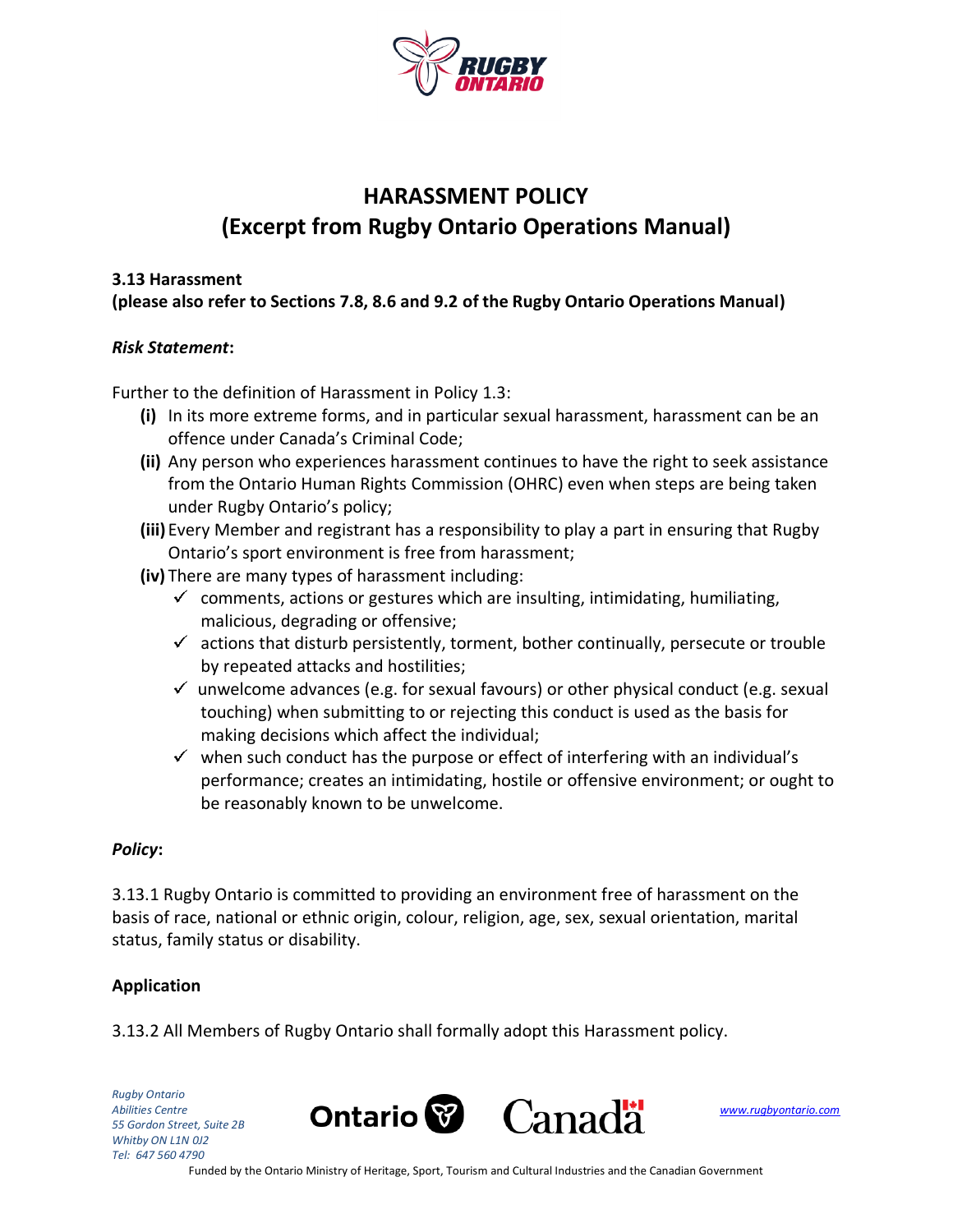

3.13.3 Any registrant who has encountered any form of harassment may file a formal written complaint to the RO office.

3.13.4 This policy applies to incidents which occur between individuals associated with Rugby Ontario during the course of Rugby Ontario activities.

3.13.5 This policy does not apply to:

- **(i)** Incidents in the workplace, which are covered in Rugby Ontario's Human Resources Policy and Procedures;
- **(ii)** Incidents involving individuals in clubs, Branch Unions and rugby facilities who receive remuneration as defined by the Income Tax Act. The organizations which hire them are responsible for maintaining a harassment-free environment in accordance with the Employment Standards Act and OHRC regulations;
- **(iii)**Incidents on and off the field of play which are covered in sections 7.4-7.6.

3.13.6 Retaliation against an individual or associate of an individual who filed a complaint or participated in any procedure under this policy will be treated as harassment and eligible for the filing of a further complaint.

3.13.7 A minimum of two (2) Provincial Harassment Officers (PHOs), one male and one female, will be appointed by the Rugby Ontario CEO to investigate harassment incidents and complaints involving Rugby Ontario registrants. They are to be provided with the necessary resources and support.

3.13.8 Information related to the complaint will not be disclosed by any party, unless such disclosure is required by a disciplinary or other remedial process.

#### *Procedures***:**

3.13.9 Any individual who experiences harassment should, if possible, make it known to the harasser that the behavior is unwelcome, offensive and contrary to Rugby Ontario's policy. If this is not possible or, after confronting the harasser, the harassment continues, the individual should seek the confidential advice of a PHO through the Rugby Ontario CEO.

3.13.10 The [Rugby Ontario Unruly Individual Procedure](http://sportlomo-userupload.s3.amazonaws.com/uploaded/galleries/13555_uploaded/Policies%2FForms/Policies/ROUnrulyIndividualsProcedure_1491505851.pdf) may be used in a situation by an individual or their Member is a situation where an individual is experiencing harassment.

3.13.11 If the individual or Member decides to file a harassment complaint, it must be lodged with Rugby Ontario using the *[Rugby Ontario Harassment Complaint Initiation Form](http://sportlomo-userupload.s3.amazonaws.com/uploaded/galleries/13555_uploaded/70b78547aeeca2b4c3fe659743f3dca73cce3dcd.pdf)* within 30 days of the incident unless there are exceptional circumstances. The RO Office will forward the complaint to the appropriate PHO for investigation and follow-up as appropriate.

*Rugby Ontario 55 Gordon Street, Suite 2B Whitby ON L1N 0J2 Tel: 647 560 4790*



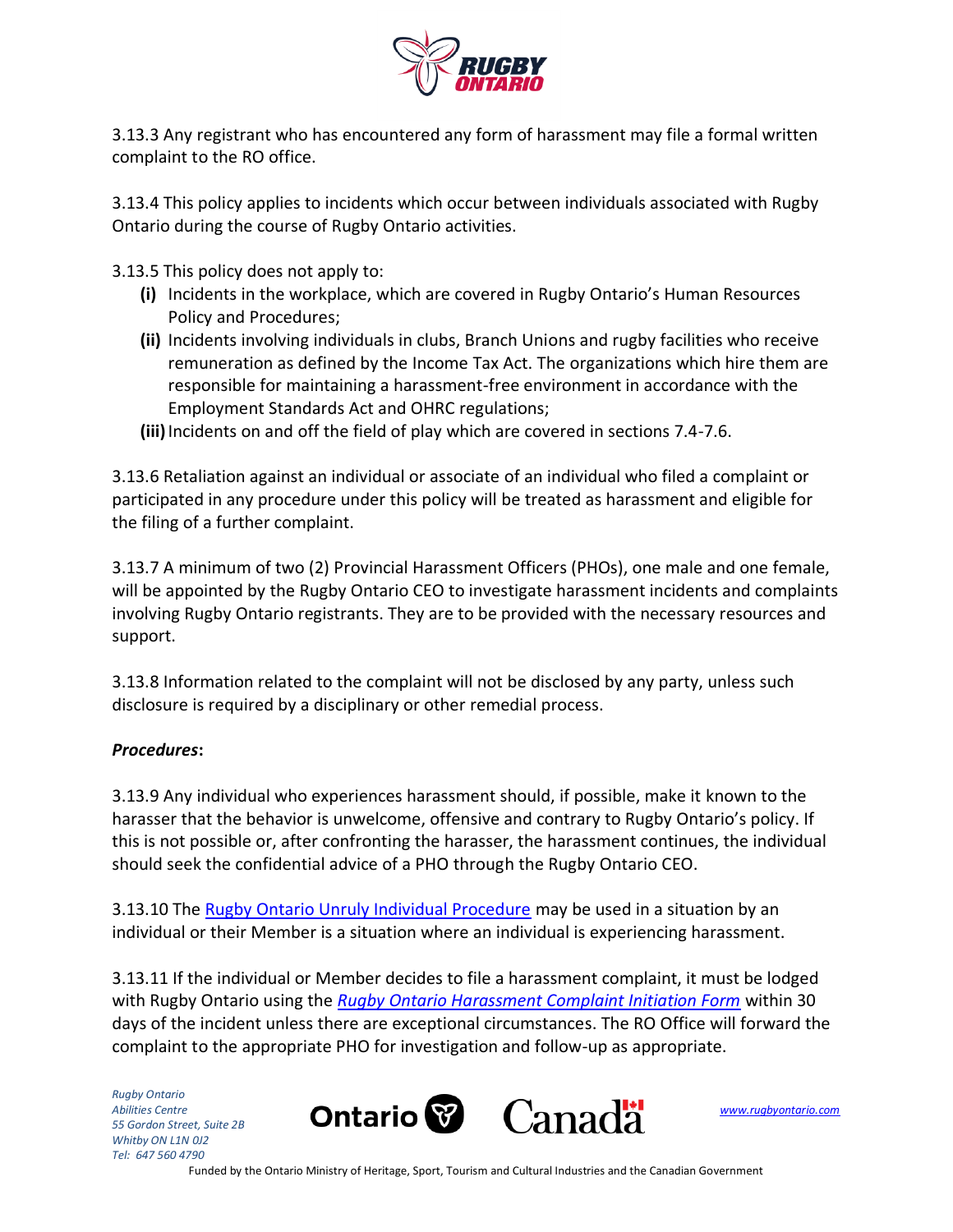

3.13.12 For a complaint to be handled impartially after it has been filed, the parties involved must respect and adhere to the confidential nature of the proceedings. All written and verbal communications must be restricted to those directly involved in the complaint. Failure to do so may result in further action being taken by Rugby Ontario.

3.13.13 After receiving a complaint, the PHO will as soon as practicable contact both the complainant and the harasser to indicate who will be handling the complaint and that follow-up action is underway.

3.13.14 The steps in handling a complaint are detailed in Section 7.8.

3.13.15 During the investigation of a complaint, if the PHO determines that the Police should be notified or becomes aware that it has already been reported to the Police, the investigation will cease until such time that it does not interfere with any investigation by the Police.

3.13.16 Rugby Ontario has the right to suspend from all rugby-related activities any registrant who has been charged with a criminal offence.

3.13.17 If the CEO is unable to find suitably qualified candidates, the issue is to be brought to the Board for priority attention.

## **7.8 Handling Harassment Complaints (Please also refer to Sections 3.13, 8.6 and 9.2 of the Rugby Ontario Operations Manual))**

## *Policy:*

7.8.1 After receiving a complaint, the Provincial Harassment Officer (PHO) will, as soon as practicable, contact both the complainant and the alleged harasser to indicate who will be handling the complaint and that follow-up action is underway.

## **Application**

7.8.2 Members are responsible for the actions of their registrants, officials, administrators and spectators in relation to all matters that occur under the jurisdiction of Rugby Ontario. If, at a match, an alleged harasser cannot be readily identified as being affiliated with a Member, then the Member which is the home team shall be responsible for that individual.

## *Procedures:*

7.8.3 The PHO will inform the complainant of:

**(i)** the options for pursuing an informal resolution of the complaint;

*Rugby Ontario 55 Gordon Street, Suite 2B Whitby ON L1N 0J2 Tel: 647 560 4790*



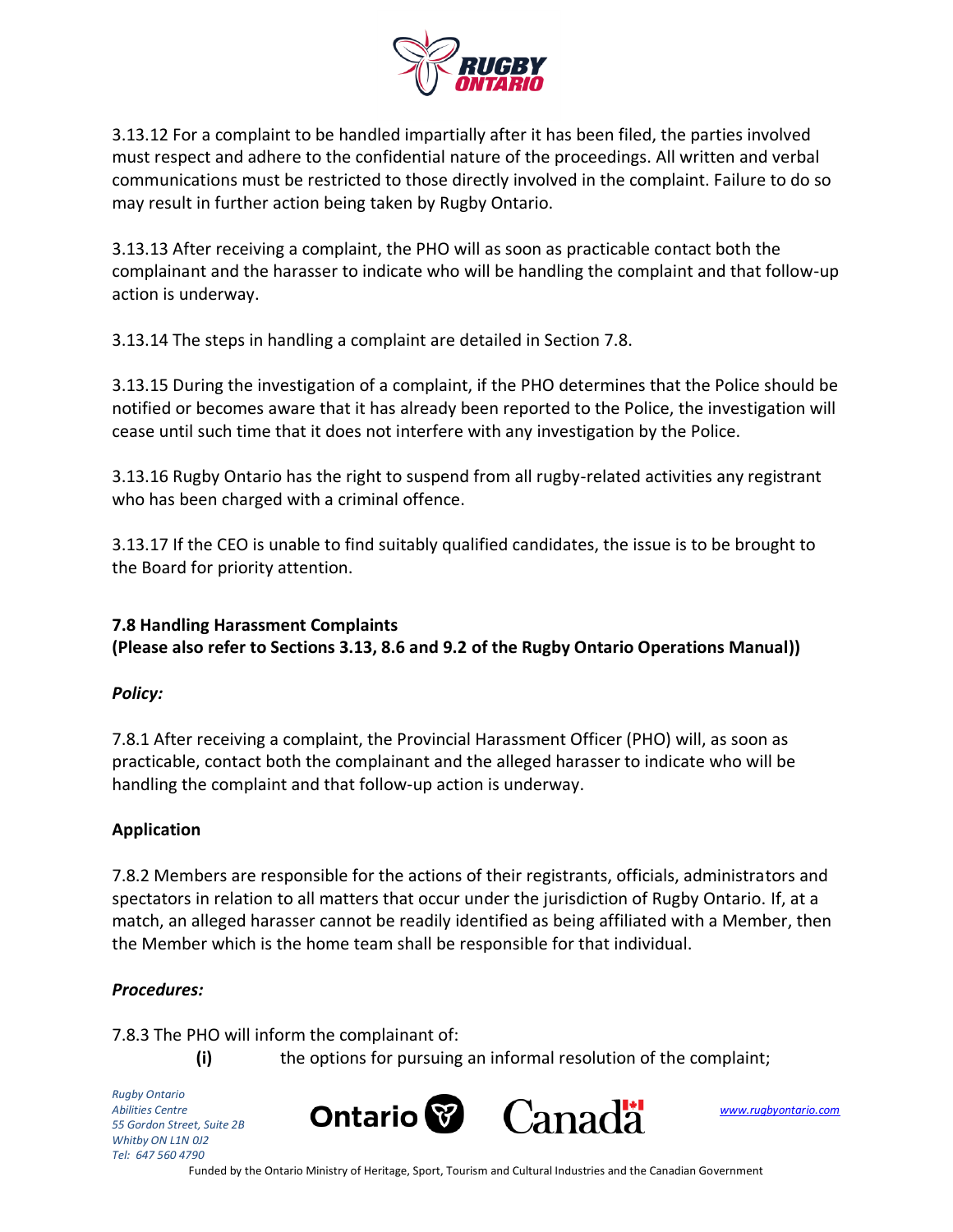

- **(ii)** the right to lay a formal written complaint under Rugby Ontario's Harassment Policy (refer to section 3.13) when an informal resolution is inappropriate or not feasible;
- **(iii)** the availability of a network of referrals and other support provided by Rugby Ontario;
- **(iv)** the confidentiality provisions of the Harassment Policy;
- **(v)** the right to be represented by a person of choice (including legal counsel) at any stage in the complaint handling process;
- **(vi)** the external mediation/arbitration mechanisms that may be available;
- **(vii)** the right to withdraw from any further action in connection with the complaint at any stage (even though Rugby Ontario may continue to investigate);
- **(viii)** other avenues of recourse, including the right to file a complaint with a Human Rights Commission or, where appropriate, to contact the police to have them lay a formal charge under the Criminal Code; and
- **(ix)** the responsibility of the PHO, having reasonable grounds to suspect that a child is in need of protection, to report the suspicion and the information on which it is based to a Child Welfare agency.

7.8.4 There are four possible outcomes to this initial contact between the complainant and PHO:

- a) They agree that the conduct does not constitute harassment. If this occurs, the PHO will take no further action and make no written record other than providing the CEO with a record of such complaint.
- b) The complainant brings evidence of harassment and chooses to pursue an informal resolution of the complaint. If this occurs:
	- $\circ$  The PHO will assist the two parties to negotiate a solution acceptable to the complainant. If desired by the parties and, if appropriate, the PHO may also seek the assistance of a neutral mediator.
	- $\circ$  If informal resolution yields a result which is acceptable to both parties, the PHO will make a written record that a complaint was made and resolved informally to the satisfaction of both parties; and will take no further action.
	- $\circ$  If informal resolution fails to satisfy the complaint, the complainant may reserve the option of laying a formal written complaint.
- c) The complainant brings evidence of harassment and decides to lay a formal written complaint. If this occurs:
	- $\circ$  The PHO will assist the complainant in drafting a formal written complaint, to be signed by the complainant and a copy given to the respondent without delay.

*Rugby Ontario 55 Gordon Street, Suite 2B Whitby ON L1N 0J2 Tel: 647 560 4790*





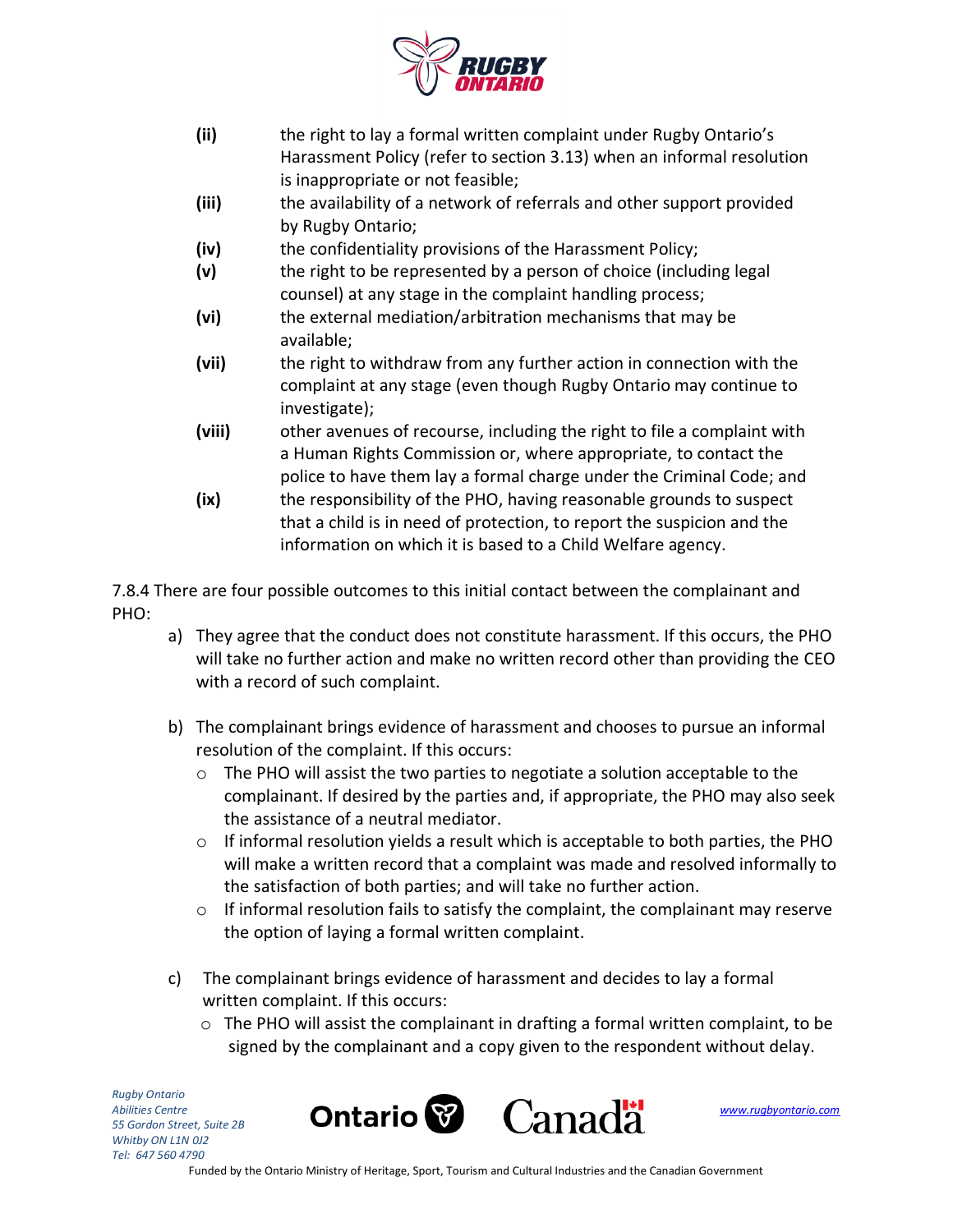

- $\circ$  The written complaint must set out the details of the incident and the names of any witnesses to the incident; and be dated and signed.
- $\circ$  The respondent will be given an opportunity to provide a written response to the complaint. The PHO may assist in preparing this response which must be received within 15 days.

d) The complainant brings evidence of harassment but does not wish to lay a formal complaint. If this occurs:

- $\circ$  The PHO will decide if the alleged harassment is serious enough to warrant laying a formal written complaint, even if it is against the wishes of the complainant.
- o When the PHO decides that the evidence and surrounding circumstances require a formal written complaint, it will be issued without delay to the complainant and respondent.

7.8.5 As soon as possible after receiving the written complaint, but within 30 days, the PHO will submit a report to the CEO containing the documentation filed by both parties along with a recommendation that:

- **(i)** No further action be taken because the complaint is unfounded, or the conduct cannot reasonably be said to fall within Rugby Ontario's definition of harassment; or
- **(ii)** The complaint should proceed because the alleged conduct reasonably fits within the definition of harassment;
- **(iii)** The report be provided without delay to the complainant and respondent.

If the CEO is involved in the complaint, the PHO's report must be submitted to the Secretary of Rugby Ontario or any other Officer not involved in the complaint.

7.8.6 If the PHO's recommendation is to proceed, the CEO (or Officer of Rugby Ontario to whom the report was submitted) will within 15 days appoint three (3) registrants of Rugby Ontario to serve as a Case Review Panel. Panel membership must include both genders and, to ensure freedom from bias, they must have no significant personal or professional relationship with either the complainant or respondent.

7.8.7 Where the PHO requires any further written documentation or evidence from either party this must be submitted within 7 days. If the complainant fails to provide this information, the PHO may dismiss the complaint. If the alleged harasser fails to provide this information, the PHO may proceed.

## **9.2 Harassment Case Review Panel Decisions (Please also refer to Sections 3.13, 7.8 and 8.6 of the Rugby Ontario Operations Manual)**

*Rugby Ontario 55 Gordon Street, Suite 2B Whitby ON L1N 0J2 Tel: 647 560 4790*

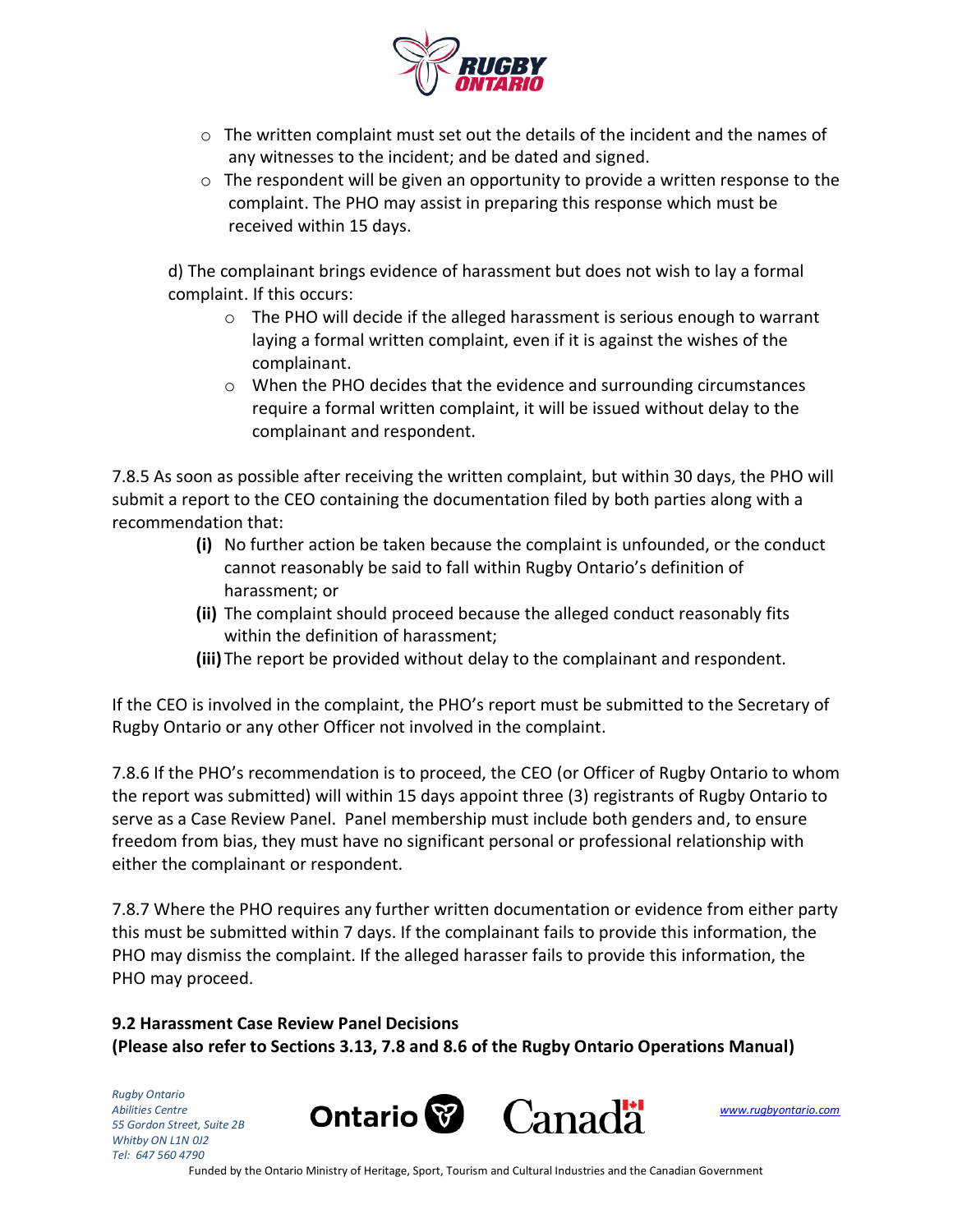

### **Policy**

9.2.1 Both the complainant and offender have the right to appeal the decision and recommendations of a Case Review Panel. A notice of intention to appeal, along with grounds for the appeal, must be provided to the CEO within the prescribed time period of the complainant or offender receiving the Panel's report.

9.2.2 The CEO will have the discretion to accept an appeal that was not lodged within the prescribed time period.

9.2.3 Permissible grounds for an appeal are:

- **(i)** The Panel did not follow the procedures laid out in the Harassment policy;
- **(ii)** One or more Panel members were influenced by bias; or
- **(iii)** The Panel reached a decision which was grossly unfair or unreasonable.

### **Procedures**

9.2.4 The CEO, or their designate, immediately upon receipt of the Appeal, will establish an Appeals Committee consisting of three (3) persons, one of whom will be appointed to the Chair. Committee membership will include both genders. If possible, the members should be current or former Directors of Rugby Ontario, or current or former Presidents and Vice-Presidents of Branch Unions but must have no significant personal or professional involvement with either the complainant or offender and no prior involvement in the Harassment complaint.

9.2.5 The Appeals Committee will base its decision solely on a review of the following:

- **(i)** Complainant's and Offender's statements;
- **(ii)** PHO and Case Review Panel Report;
- **(iii)** Notice of Appeal

In its deliberations, the standard of proof on all evidence heard by the Appeals Committee will be the balance of probabilities.

9.2.6 Within 10 days of its appointment, the Chair of the Appeals Committee will present its findings in a report to the CEO, or their designate.

9.2.7 The Appeals Committee has the authority to:

- **(i)** Uphold the decision of the Case Review Panel;
- **(ii)** Reverse the decision of the Case Review Panel; or
- **(iii)** Modify any of the Case Review Panel's recommendations for disciplinary action or remedial measures.

*Rugby Ontario 55 Gordon Street, Suite 2B Whitby ON L1N 0J2 Tel: 647 560 4790*